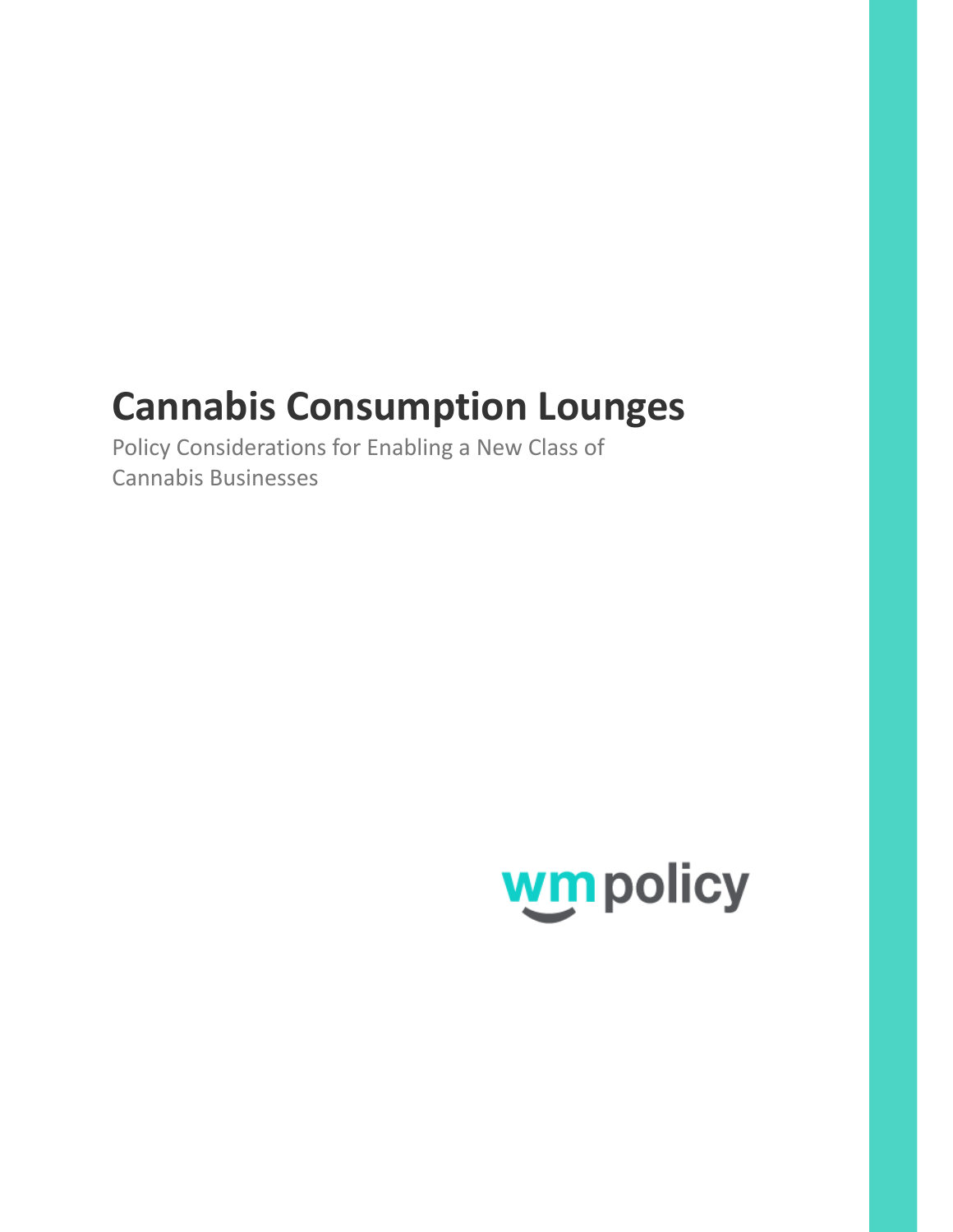WM Policy is the government relations, research, education, and public engagement arm of Weedmaps.

The WM Policy staff—with decades of legislative, regulatory and public policy experience, and an impressive record of achievement in local, state and national political campaigns; far reaching and impactful policy development; effective and creative public awareness efforts; and powerful, change-making coalition building—works with lawmakers, advocates, industry groups and other allies to forge safe, open, and sensible cannabis policy across the country and around the world.

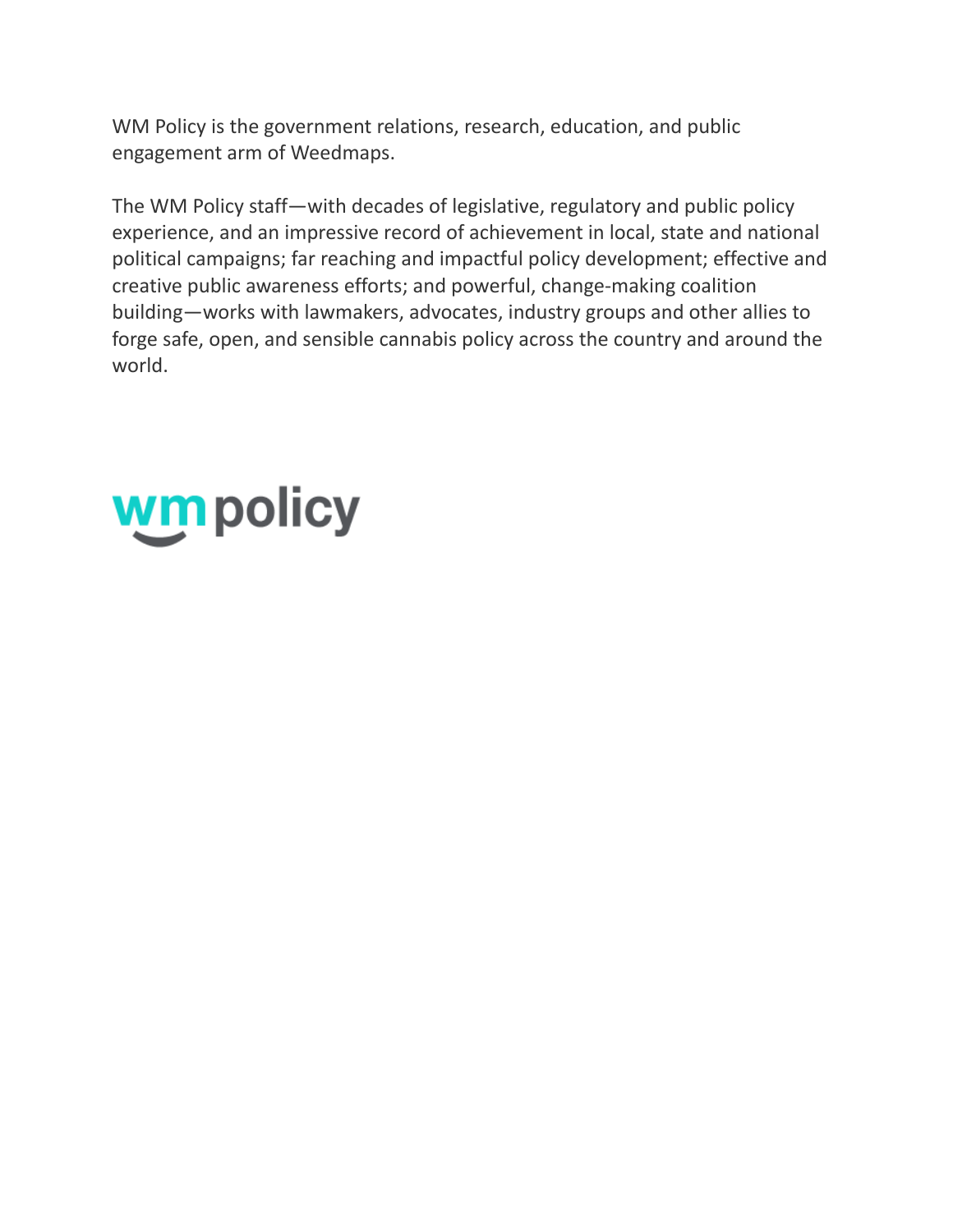# **Executive Summary**

Consumption lounges are an emerging cannabis business model that offers a safe and legal place to consume cannabis. Consumption lounges can be affiliated with cannabis retail businesses or operate independently and bring a wide range of benefits to local communities and give entrepreneurs a means of exploring new and innovative business opportunities. The success of consumption lounges and parallel business models largely depends on sensible public policy. The following paper provides an overview of consumption lounges and recommendations for responsible consumption lounge policy.

#### **A Brief History of Consumption Lounges**

While regulated consumption lounges are relatively new to the legal cannabis industry, there is historical precedent in the United States and abroad for this business model. The history of cannabis lounges (and cannabis businesses at large) is rooted in LGBTQ+ activism. The first dispensary and cannabis lounge in the U.S., The San Francisco Cannabis Buyers Club, was founded in the 1990s by LGBTQ+ and cannabis activist Dennis Peron.

#### **Benefits of Consumption Lounges**

Consumption lounges benefit businesses, consumers, and communities alike by providing safe and legal public spaces for adults and patients to consume cannabis. Consumption lounges are especially important for those unable to legally consume cannabis in their residence, such as those living in federally-subsidized housing or in rental units that prohibit cannabis consumption. Along with economic benefits, lounges also serve as a means of destigmatizing cannabis use, minimizing illegal public consumption, and reducing public consumption-related arrests.

#### **Types of Consumption Lounge Licenses**

There are two primary license models for consumption lounges: retail lounges (adjacent/attached to a retail dispensary) and independent lounges (not associated with retail dispensaries). With expanded licensing schemes, jurisdictions can allow for business models reflective of cafes, tasting rooms, cannabis hotels, and more.

#### **Responsible Consumption Lounge Policy**

Lawmakers should ensure that consumption lounge policies prioritize public health and safety, such as requiring all patrons to be medical patients or adults 21 and older, while maintaining flexibility for businesses and avoiding overly burdensome rules.

#### **State and Local Consumption Lounge Frameworks**

While several state and local governments permit some form of regulated cannabis consumption spaces, consumption lounges are a nascent and growing sector of the legal cannabis industry. States with both new and established cannabis marketplaces have embraced consumption lounges. For example, Nevada, which legalized adult-use cannabis in 2016, passed legislation in 2021 to legalize consumption lounges, recognizing the many benefits they offer.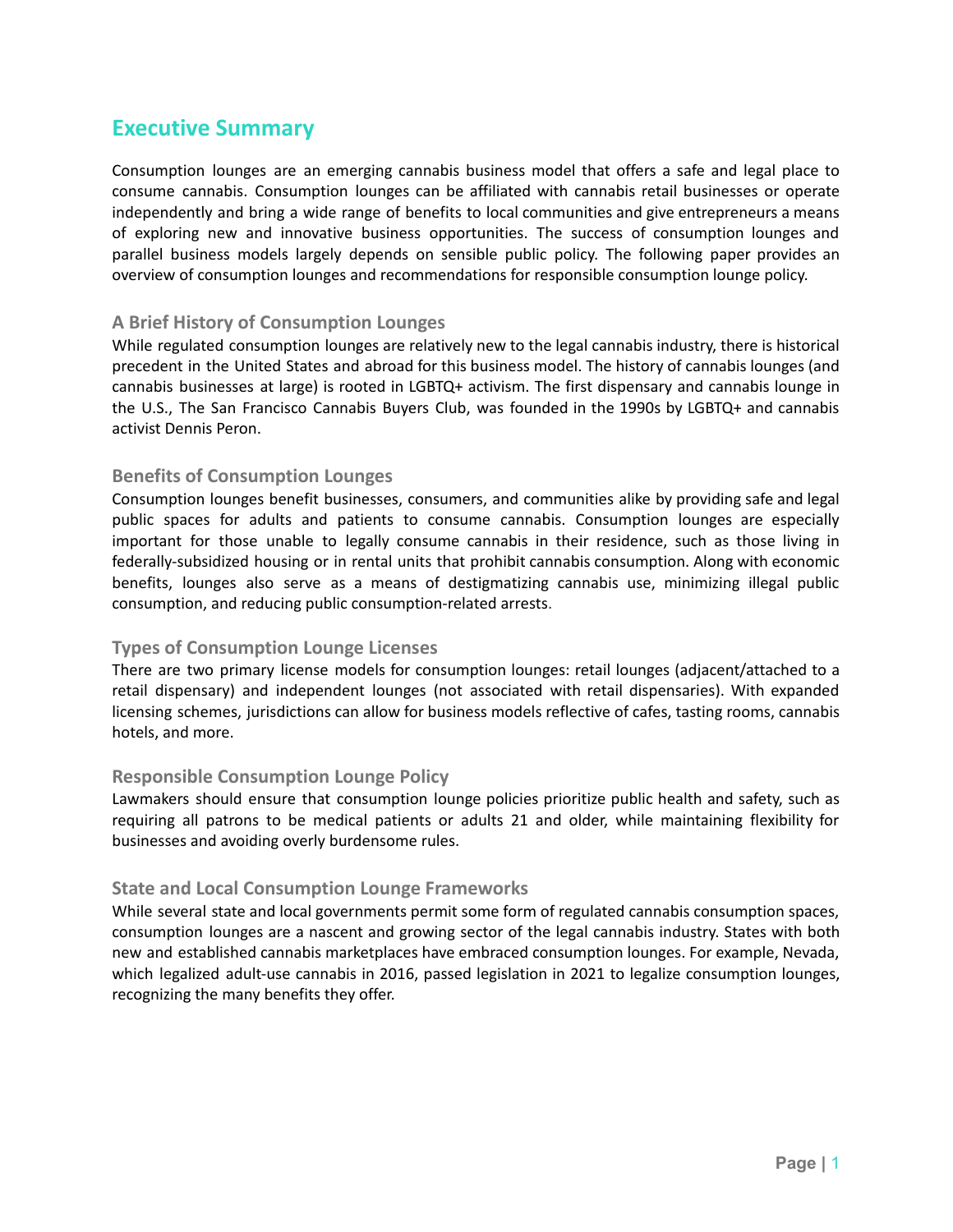## **Policy Recommendations**

- 1. Consumption lounges should be limited to adults 21 and older and patients 18 and older.
- 2. Consumption lounges should adhere to local zoning laws that have been established for retail cannabis businesses.
- 3. Establish air quality and ventilation standards for consumption lounges.
- 4. Allow for consumption lounges at licensed dispensaries (retail consumption lounge model) and at standalone consumption facilities (independent consumption lounge model).
- 5. Authorize independent consumption lounges to sell single-use and ready-to-consume cannabis products.
- 6. Independent consumption lounges should be allowed to decide if consumers can bring their own cannabis products (whether legally homegrown, or purchased elsewhere), and should be permitted to charge a fee for outside products, similar to a corkage fee.
- 7. Allow consumers to take home unused cannabis products purchased at a consumption lounge.
- 8. Allow cannabis to be delivered to consumption lounges that permit outside cannabis products.
- 9. Enable consumption lounges to sell non-cannabis food and beverages upon obtaining the proper license(s).
- 10. Allow multiple methods of consumption at lounges (i.e., smoking, vaporizing, edibles).
- 11. Allow consumption lounges to sell or temporarily provide cannabis consumption tools.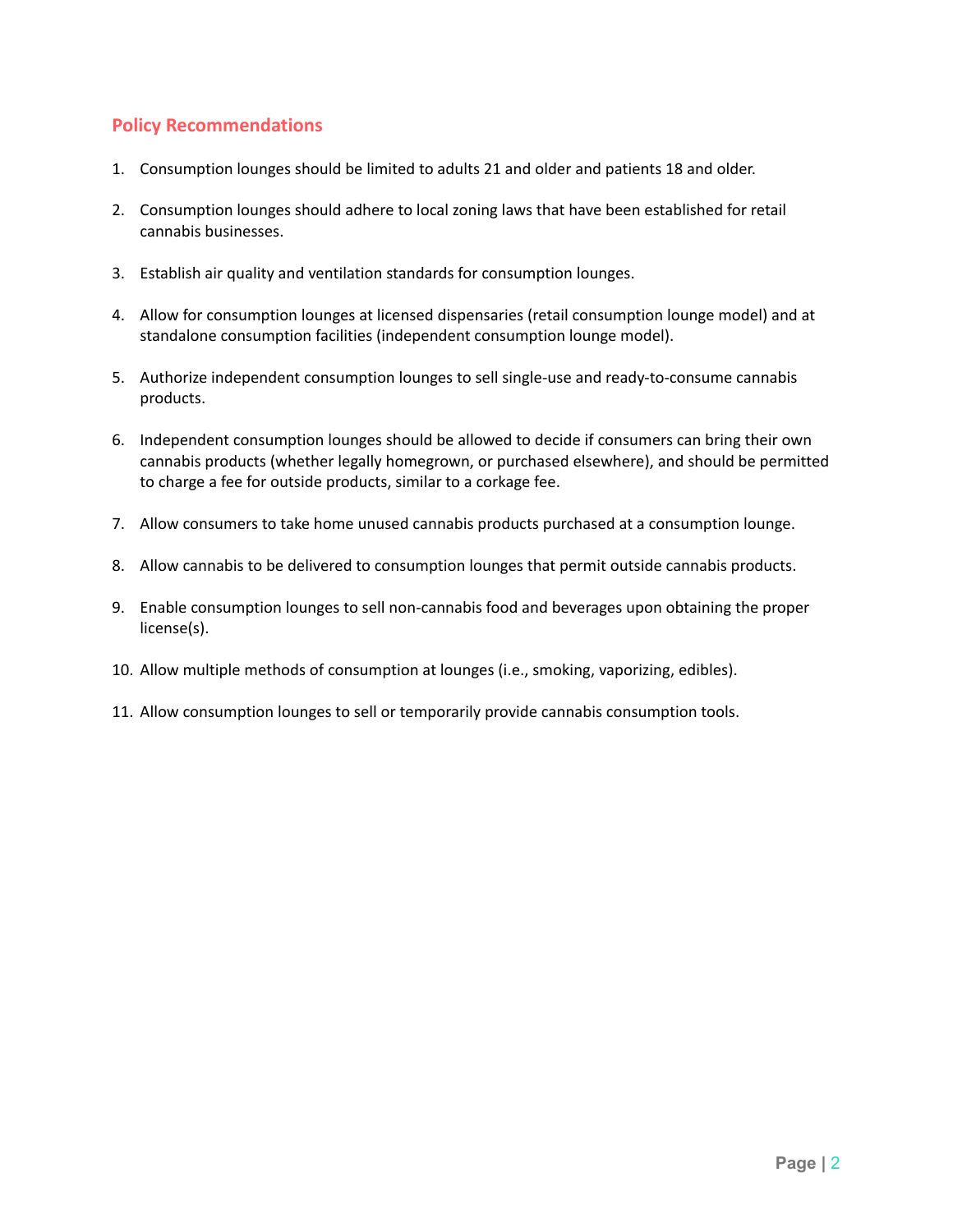## **Introduction**

As the legal cannabis industry matures and legalization expands across the United States and the rest of the world, there is notable demand, and a great need, for publicly-accessible designated spaces to consume cannabis. Legal consumption lounges operate openly and safely in a handful of states, but in many jurisdictions, adults and patients are limited to consuming in their private residences. This poses a problem for many - including those living in federally-subsidized housing or rental properties that prohibit cannabis consumption, tourists with no place to consume their legally purchased cannabis, and those who simply wish to consume cannabis in a social environment.

While consumption lounges are relatively new to the regulated cannabis industry, they have increasingly become a staple in legalization efforts and a policy priority for lawmakers in states with established markets. New York, New Mexico, and New Jersey - three of the states to most recently legalize adult-use cannabis - included consumption lounges in their legalization bills. Nevada, which already had an adult-use cannabis market, passed legislation in 2021 to legalize consumption lounges.

Consumption lounges provide an option for adult consumers and patients to legally consume cannabis outside of their homes, all while minimizing illegal public consumption, creating new business opportunities and jobs, bringing in tax revenue, and shrinking the unregulated market. The following paper provides an overview of the numerous benefits of consumption lounges, a summary of how local and state governments responsibly regulate consumption lounges in their jurisdictions, and recommendations for policymakers.

# **A Brief History of Consumption Lounges**

While the idea of a cannabis consumption lounge may seem novel, there is a rich history of these businesses operating despite prohibition. Founded in 1994, the San Francisco Cannabis Buyers Club was the first public cannabis dispensary and consumption lounge in the United States. <sup>1</sup> The club served as a safe place for patients to obtain and consume medical cannabis, especially those looking to ease their AIDS-related symptoms and treatment side effects. The club, founded by LGBTQ and medical cannabis legalization activist Dennis Peron, became a staple in the community and is forever cemented in LGBTQ history and cannabis culture.

On the other side of the globe, Amsterdam (Netherlands) - with its relaxed but conflicting cannabis laws is a tourist magnet for cannabis consumption. The city's "coffee shops" began to pop-up in the 1970s<sup>2</sup>, providing a space to purchase and consume cannabis and socialize. In Spain, cannabis social clubs began operating in 2001, following a non-profit model with a public health focus.<sup>3</sup>

# **Benefits of Consumption Lounges**

With sensible regulation, consumption lounges can bring a host of societal, economic, and criminal justice benefits to consumers, businesses, and local communities. The following section highlights some of these benefits.

## **Societal Benefits**

#### **A Safe Place for Legal Consumption**

Consumption lounges create a solution for the many consumers that otherwise lack a suitable and legal place to consume cannabis. For those living in federally-subsidized housing, consuming cannabis can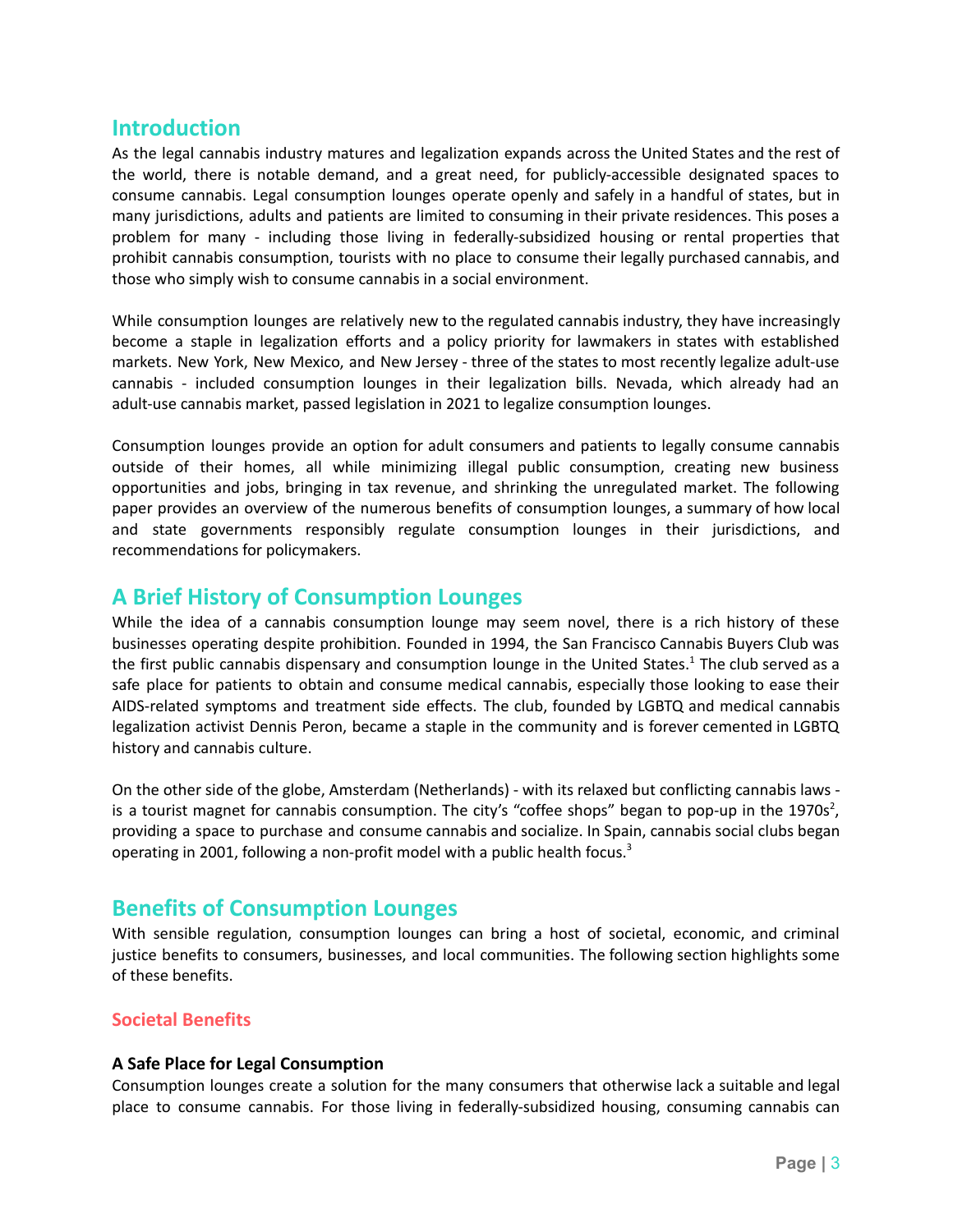mean eviction and potential homelessness - even if cannabis is being used strictly for state-sanctioned medical reasons. Consumers in this situation are faced with severely limited options for consumption, as public use is often outlawed. Other consumers may reside in apartment buildings or condominiums, where renting is common, and landlords or property management companies can establish cannabis use as grounds for eviction or other penalties. In California, where cannabis is fully legalized and regulated, approximately 45% of residents are renters (2019) - meaning nearly half of the state's population is subject to the whims of property owners when it comes to cannabis use. Consumption lounges give at-risk consumers safe and legal environments to use their cannabis products without fear of unjust consequences.

#### **Destigmatizing Cannabis Use and Meeting Consumer Demand**

Consumption lounges can aid in removing the stigma surrounding cannabis and cannabis consumers. Similar to purchasing an alcoholic beverage from a bar or restaurant, consumers increasingly demand and expect similar establishments for cannabis. As described previously, many consumers may be either unable or uncomfortable using cannabis in their homes for a multitude of reasons; having legal and accessible public spaces for cannabis consumption fulfills a legitimate consumer need.

#### **Benefits for Novice Consumers**

Consumption lounges may be an attractive option for novice consumers and tourists who wish to try cannabis in a safe environment with supervision. New or infrequent cannabis consumers may enjoy assistance in learning how to use a smoking tool or vaporizer, or when trying a new cannabis product. This type of direct assistance may be difficult to obtain for new consumers, and consumption lounges provide a solution. As seen in many state regulatory models, consumption lounge employees are often required to have specialized training to spot signs of overconsumption and manage intoxicated customers. These standards are especially important and helpful for novice consumers, should they require assistance.

#### **Minimizing Public Nuisance**

By providing legal places to consume cannabis, lounges can reduce illegal public consumption in states where doing so is forbidden. Many view public use of cannabis negatively, largely due to odors and social stigmas. Consumption lounges can reduce legal transgressions by cannabis consumers, and mitigate instances of non-users experiencing unwanted exposure to cannabis. In this sense, consumption spaces are a win-win for consumers and non-consumers alike.

#### **Displacing the Unregulated Market**

Just as the regulation and licensing of retail storefronts and cannabis delivery have made headway in stifling the unregulated market, legal consumption lounges can drive out the unlicensed lounges that exist. Unregulated businesses do not contribute to the tax base and are not beholden to the important rules that licensed lounges abide by to protect public health and safety. Further, lounges that are permitted to sell their own cannabis products create an additional incentive for consumers to purchase legal cannabis. While there are many other factors (such as tax rates) that drive consumers away from or towards the illicit cannabis market, consumption lounges have a role to play in reducing the number of unlicensed businesses.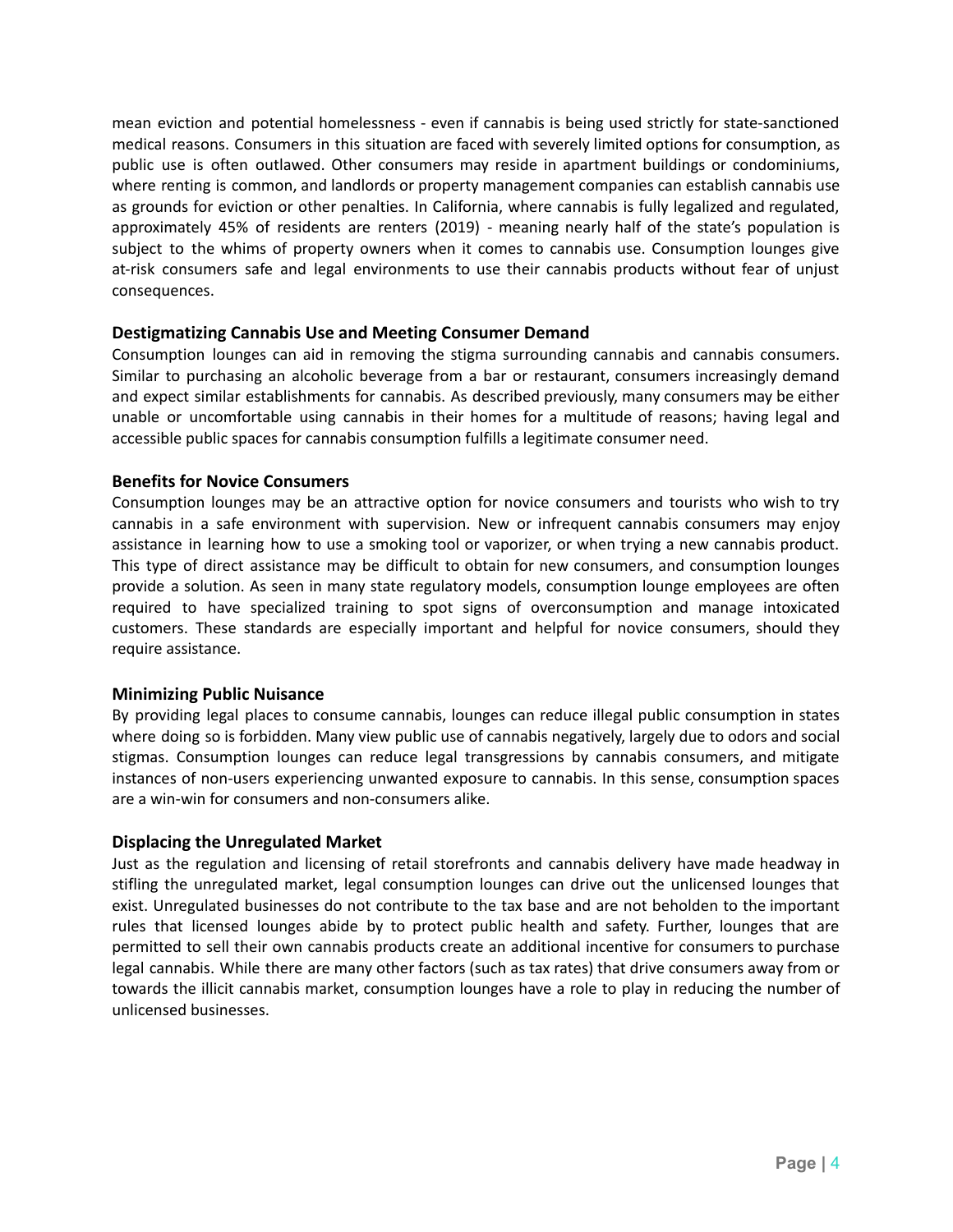## **Economic Benefits**

#### **A New Source of Tax Revenue**

As with the legalization and regulation of cannabis retail locations, states and communities that permit consumption lounges can expect to see increased revenues from taxes and licensing fees. In the first five months of 2021 alone, states captured nearly \$8 billion in tax revenue from licensed cannabis businesses. These tax dollars fund meaningful programs that further benefit communities with investments in education, substance abuse programs, economic development initiatives, and more. As of April 2021, Colorado has generated \$404.5 million for public schools through cannabis taxes.<sup>4</sup> While the revenue from consumption lounges is difficult to predict and largely dependent on jurisdictional regulations, communities can expect to see benefits similar to those derived from other licensed cannabis businesses.

#### **Entrepreneurship and Innovation**

An untold number of potential business models exist under the "consumption lounge" umbrella, and regulations should ensure that a consumption lounge license enables a wide range of business opportunities. While not comprehensive, these are just a few business models that could exist:



Cannabis-friendly hotels give consumers a safe place to enjoy cannabis during their stay, and present an alternative to the typical hotel bar.



Cannabis-serving restaurants may serve non-THC containing food alongside cannabis products, such as edibles or cannabis beverages.



Cannabis yoga studios allow consumers to add a layer of nuance to their yoga practice, increasing focus or relaxing the body.



Cannabis-friendly comedy clubs can add to the social experience, and make a good laugh even better!



Cannabis tasting rooms can give the connoisseur a complex consumption experience, and use sophistication and elegance to remove social stigmas.

#### **Job Creation<sup>5</sup>**

The cannabis industry as a whole has proven to be a boon for employment. Hundreds of thousands of people are employed in the industry, with projections of over 1.6 million cannabis jobs by 2025 with full federal legalization. Consumption lounges have the potential to create thousands of new businesses, bringing along tens of thousands of jobs.

#### **Tourism**

The tourism industry also stands to flourish from cannabis consumption sites. Many tourists that travel to adult-use states (especially those traveling from states without access to legal cannabis) are excited to explore a retailer, ask questions, and pick out their favorite products, only to realize upon stepping out of the dispensary that they have no place to consume their cannabis legally. In Colorado, during the winter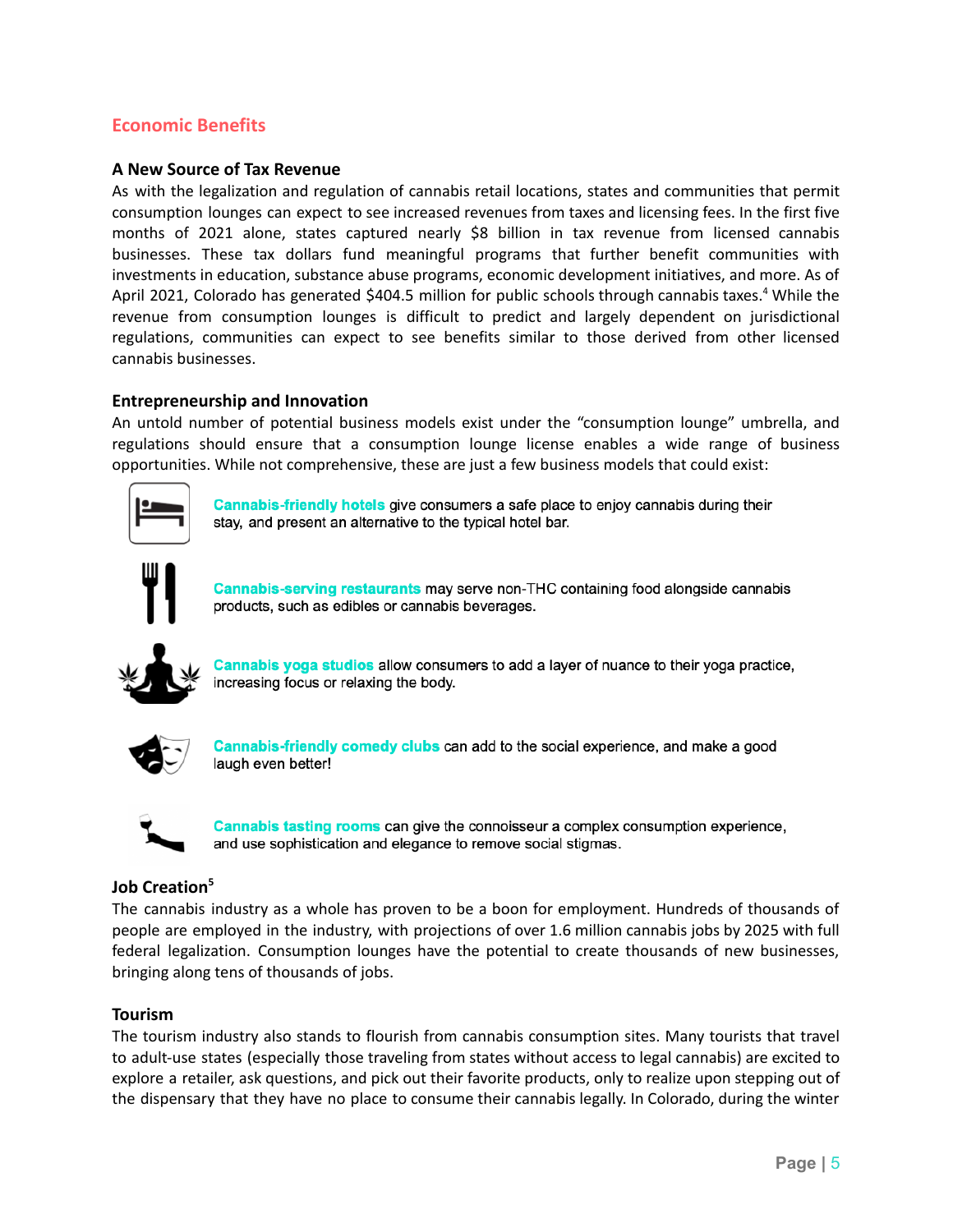of 2018-2019, 16% of visitors reported visiting a cannabis dispensary while in the state.<sup>6</sup> Not only does cannabis draw more tourists - but those tourists also spend more money than the average visitor, contributing meaningfully to the tax base and supporting local businesses.<sup>7</sup>

Allowing different consumption lounge models like those mentioned previously offers a huge opportunity to promote tourism and give visitors a designated place to consume their canna-souvenirs. This is also important for medical patients - states with reciprocity (recognition of out-of-state medical cannabis patients) can benefit from having designated spaces for traveling patients to consume their medicine.

#### **Social Equity Opportunities**

With the creation of a new class of cannabis business licenses comes the potential to create additional business ownership opportunities for social equity entrepreneurs. Within the cannabis industry, social equity programs aim to facilitate the market participation of those communities disproportionately harmed by cannabis criminalization. While social equity programs vary greatly depending on the jurisdiction, these programs typically offer benefits to qualifying participants, most frequently in the form of reserved licenses, technical and financial assistance, and reduced or waived fees.

Regulators have multiple avenues for issuing consumption lounge licenses equitably. In states that have not yet legalized cannabis, policymakers should consider allocating a portion of consumption lounge licenses to social equity applicants, providing technical/financial assistance, and/or adopting an exclusivity period for social equity applicants. For states that have established cannabis marketplaces, especially those without a social equity program, policymakers should consider creating an exclusivity period and/or reserved licenses for social equity applicants for consumption lounge licenses.

While consumption lounges can be an avenue for advancing a diverse and equitable cannabis marketplace, they should not be the only offering available to social equity applicants. Instead, social equity programs should aim to create a wide array of cannabis business ownership opportunities for qualified applicants, which include, but are not limited to, consumption lounges.

#### **New Growth For Existing Cannabis Businesses**

A retail consumption lounge license offers existing retailers an opportunity to expand their operations and create a new revenue stream, which can help in the success of their business while providing a valuable consumer experience. As explored previously, on-site consumption presents numerous possibilities: retailers that add a consumption space may choose to serve food, offer wellness services, and more. The option to add a designated consumption space can help businesses differentiate themselves, especially in markets flooded with competition and large, well-funded multi-state operators.

#### **Criminal Justice Benefits**

While the majority of cannabis arrests and infractions are due to simple possession, individuals caught illegally consuming cannabis in public can be subject to citations and arrest. The War on Drugs historically and to this day has had a disproportionate impact on non-white populations. According to an analysis by the American Civil Liberties Union (ACLU), Black people are 3.73 times more likely to be arrested for a cannabis offense than white people.<sup>8</sup> Even after a state legalizes cannabis, racial disparities persist, with Black people being more likely to be arrested for cannabis in every single state.<sup>9</sup> Consumption lounges can not only reduce illegal public consumption, but they can also help minimize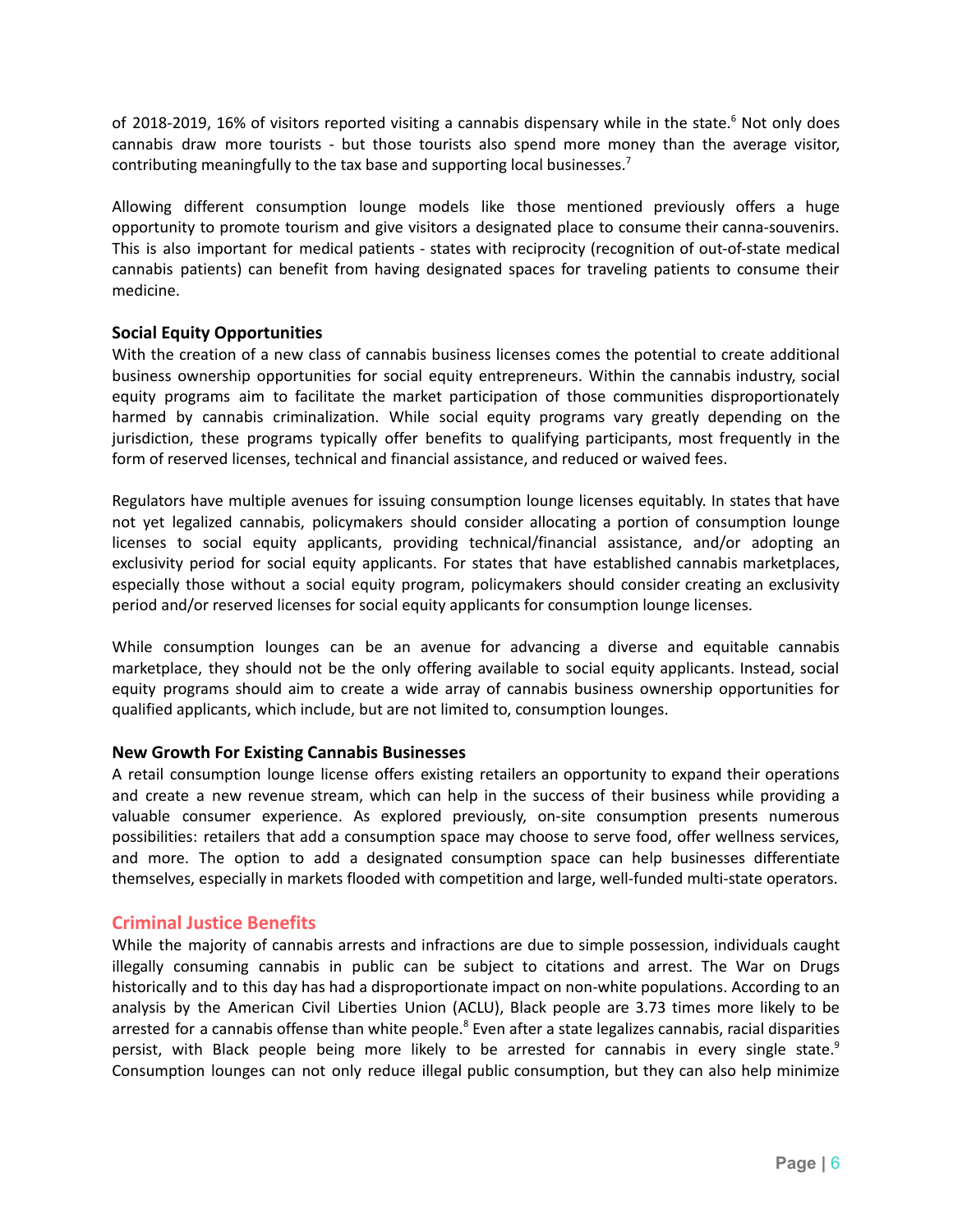police interactions and enforcement that disproportionately targets minorities and other marginalized communities.

# **Types of Consumption Lounge Licenses**

While specific policies differ by jurisdiction, there are two general consumption lounge license frameworks that have emerged: retail consumption lounges and independent consumption lounges. Policymakers should allow for both license types.

| <b>Retail Consumption Lounge</b>                                                                                                                                                                                                           | <b>Independent Consumption Lounge</b>                                                                                                                                                                                                          |
|--------------------------------------------------------------------------------------------------------------------------------------------------------------------------------------------------------------------------------------------|------------------------------------------------------------------------------------------------------------------------------------------------------------------------------------------------------------------------------------------------|
|                                                                                                                                                                                                                                            | A license that allows for lounges unassociated with<br>existing retailers. These licenses are typically<br>separated into two categories:                                                                                                      |
| An additional license or permit that allows<br>licensed cannabis retailers to operate a<br>consumption lounge in addition to their retail<br>space. The lounge is typically required to be<br>attached or adjacent to the retail location. | With Sales: A license that allows for the operation of<br>an independent consumption lounge that sells its<br>own cannabis products intended for immediate<br>consumption at the facility.                                                     |
|                                                                                                                                                                                                                                            | Without Sales: A license that allows for the operation<br>of an independent consumption lounge, but without<br>permission to sell cannabis. Consumers can bring<br>their own cannabis products, or have cannabis<br>delivered to the facility. |

# **Responsible Consumption Lounge Policy**

When crafting public policies for cannabis consumption lounges, lawmakers should adopt regulations that result in safe consumption environments for cannabis use. Care must also be taken to ensure that rules are not overly-prescriptive or burdensome to businesses. The following section provides an overview of responsible consumption lounge policy frameworks.

#### **Employee Training**

Proper training of consumption lounge employees is key to maintaining a safe and enjoyable environment for all consumers. Trained employees can guide consumers toward appropriate products and consumption methods and identify signs of intoxication.

#### **Example: Nevada's Employee Training Requirements**

Nevada's recent passage of Assembly Bill 341<sup>10</sup> presents a great model for employee training. Consumption lounges are responsible for training each employee "concerning paraphernalia, the potency, absorption time and effects of single-use cannabis and products and ready-to-consume cannabis products, the recognition of impairment from and overconsumption of cannabis and the safe handling of a customer who is impaired" (AB 341). Sensible measures like this safeguard the well-being of customers and maintain responsible business reputations.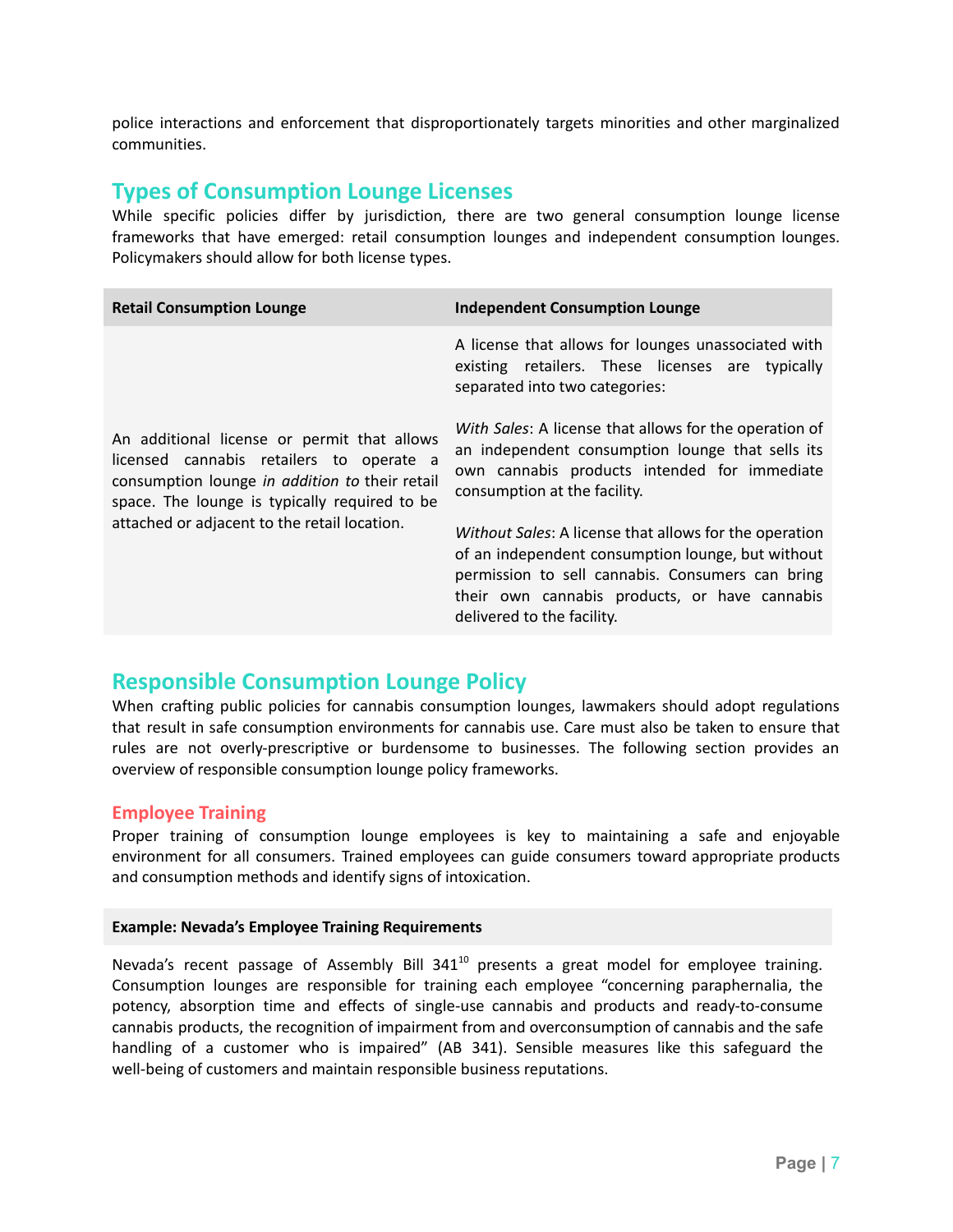#### **Education**

To promote consumer education on responsible cannabis consumption and spread awareness of the potential risks of problematic cannabis use, lawmakers should consider employing educational public awareness campaigns. Educational campaigns can be especially beneficial for novice or infrequent cannabis consumers. Evidence-based education on cannabis consumption - including potency considerations, ingestion methods, desired effects, and more - can ensure safe cannabis use and avoid undesirable experiences.

#### **Example: Colorado's "Responsibility Grows Here" Education Campaign**

In Colorado, the state health department launched an education campaign titled "Responsibility Grows Here," which included content for young people and resources for adults who choose to consume cannabis."<sup>11</sup> The campaign's fictional spokesperson, Meg the Budtender, educated users about safe storage practices, differences between consumption methods, and appropriate places to use cannabis. Education campaigns like Colorado's can be helpful for new patrons of consumption lounges and broaden the general public's knowledge of cannabis.

#### **Ventilation and Air Quality Requirements**

With the presence of cannabis smoke and resulting particulate matter in consumption lounges, policymakers should adopt reasonable ventilation requirements to regulate indoor air quality. HEPA (high-efficiency particulate air) filtration systems should be standard in consumption lounges. These air filters remove particulate matter from the air, including those present in cannabis smoke, and can also utilize carbon filtration and ionization components for added efficacy. Consumption lounges should also have certain aspects of on-site air conditions inspected by a professional, such as proper airflow between rooms, fresh air intakes, and sufficient odor control.

Many states and localities may need to amend existing legislation surrounding indoor air quality to enable consumption lounge operation. In the case of Illinois, the state's Cannabis Regulation and Tax Act, which legalized cannabis for adult-use, also included an exemption to the Smoke-Free Illinois Act.<sup>12</sup> There is precedent for amending this type of legislation, and lawmakers should not shy from amending statute to align with modern societal advances.

#### **Example: San Francisco's Consumption Lounge Air Quality Requirements**

The City and County of San Francisco, California serves as an example of such regulations. Prior to being issued a mechanical permit for the operation of a consumption lounge, the Department of Building Inspection must sign-off on multiple aspects of a lounge's ventilation and indoor air quality. These requirements include air change (flow of fresh air) for smoking and non-smoking rooms, proper air filters, odor control measures, air intake and exhaust outlets, air pressurization, and ensuring separate heating, ventilation, and air-conditioning (HVAC) systems for smoking and non-smoking areas.

Regulations like these ensure that consumers are not exposed to more cannabis smoke than they intend and that employees do not inadvertently become affected by lingering cannabis smoke in the air. Proper odor control is also of key importance in limiting the impact on nearby businesses and residences.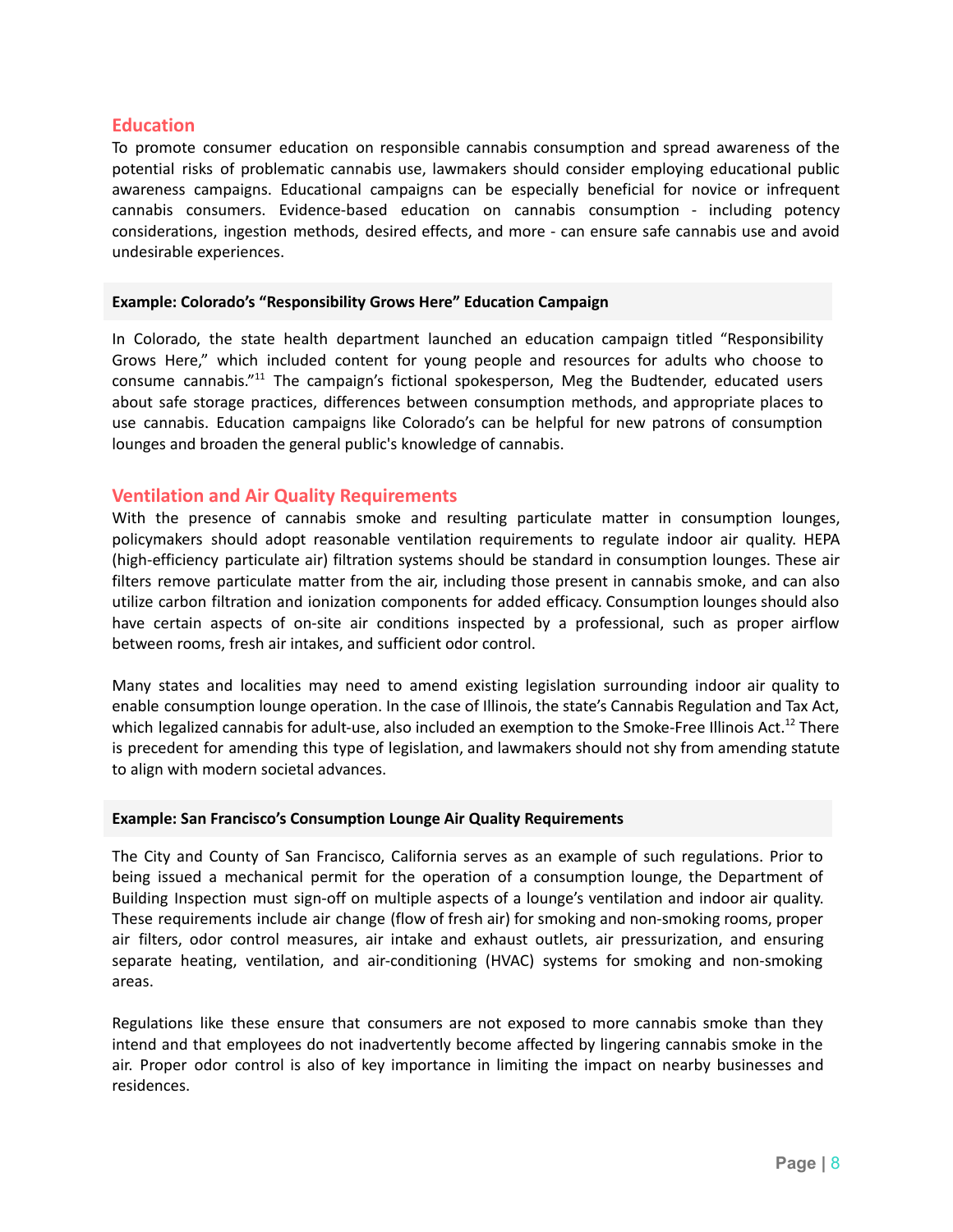#### **Product Availability**

Consumption lounges should be permitted to sell cannabis products, which will encourage customers to purchase from legal sources and help ensure these business models can be profitable. In jurisdictions where only outside products can be consumed on-site, such as Michigan, the lack of on-site sales opens a door for consumers to use products from the unregulated marketplace. Convenience is one of the most important factors influencing consumer purchasing behaviors, and the ability for lounges to sell ready-to-consume or single-use cannabis products will increase the likelihood consumers buy legal, lab-tested products.

Further, allowing consumption lounges to sell cannabis products will better ensure the viability of these businesses. While the success of a business ultimately falls on the individual or entity, policymakers should remove burdensome restrictions that make profitability in the legal cannabis industry nearly impossible. Without retail capabilities, consumption lounges will face an uphill battle trying to turn a profit.

## **State and Local Consumption Lounge Frameworks**

As of February 2022, nine of the nineteen adult-use states have permitted some form of consumption lounge - either directly through state authority, or by handing over regulatory oversight to local governments. The following section describes the consumption lounge regulatory models in each jurisdiction.

#### **Alaska**

| Licensing:               | State license                                                                        |
|--------------------------|--------------------------------------------------------------------------------------|
| <b>Regulatory model:</b> | Retail consumption lounges only                                                      |
| Sales:                   | Cannabis may be purchased at the retailer and consumed in the designated lounge area |

Alaska allows cannabis retailers to operate on-site consumption facilities. The Alaska Marijuana Control Board amended the state's definition of "public consumption" in 2015 to exclude licensed cannabis retail stores with a consumption endorsement issued by the Board.<sup>13</sup> Local governments can prohibit consumption lounges along with adult-use storefronts, and lounges are subject to product and facility regulations<sup>14</sup>, such as air filtration.

## **California**

| Licensing:               | State retail storefront license if offering cannabis sales, otherwise local license only |
|--------------------------|------------------------------------------------------------------------------------------|
| <b>Regulatory model:</b> | Retail and independent consumption lounges                                               |
| Sales:                   | Cannabis may be purchased at the retail location affiliated with the lounge              |

California delegates licensing and control of consumption lounges to local authorities - currently, Oakland, San Francisco, and Hollywood, among others, allow consumption lounges in their jurisdictions. State-level licenses for consumption lounges are only required if the business also sells cannabis or cannabis products. In this case, licensees would need to apply for a retail storefront license. As of December 1, 2021, the California Assembly has passed Assembly Bill 1034<sup>15</sup>, which would allow consumption lounges to also sell non-cannabis food and beverages. This bill awaits passage by the state Senate before proceeding to the Governor's desk.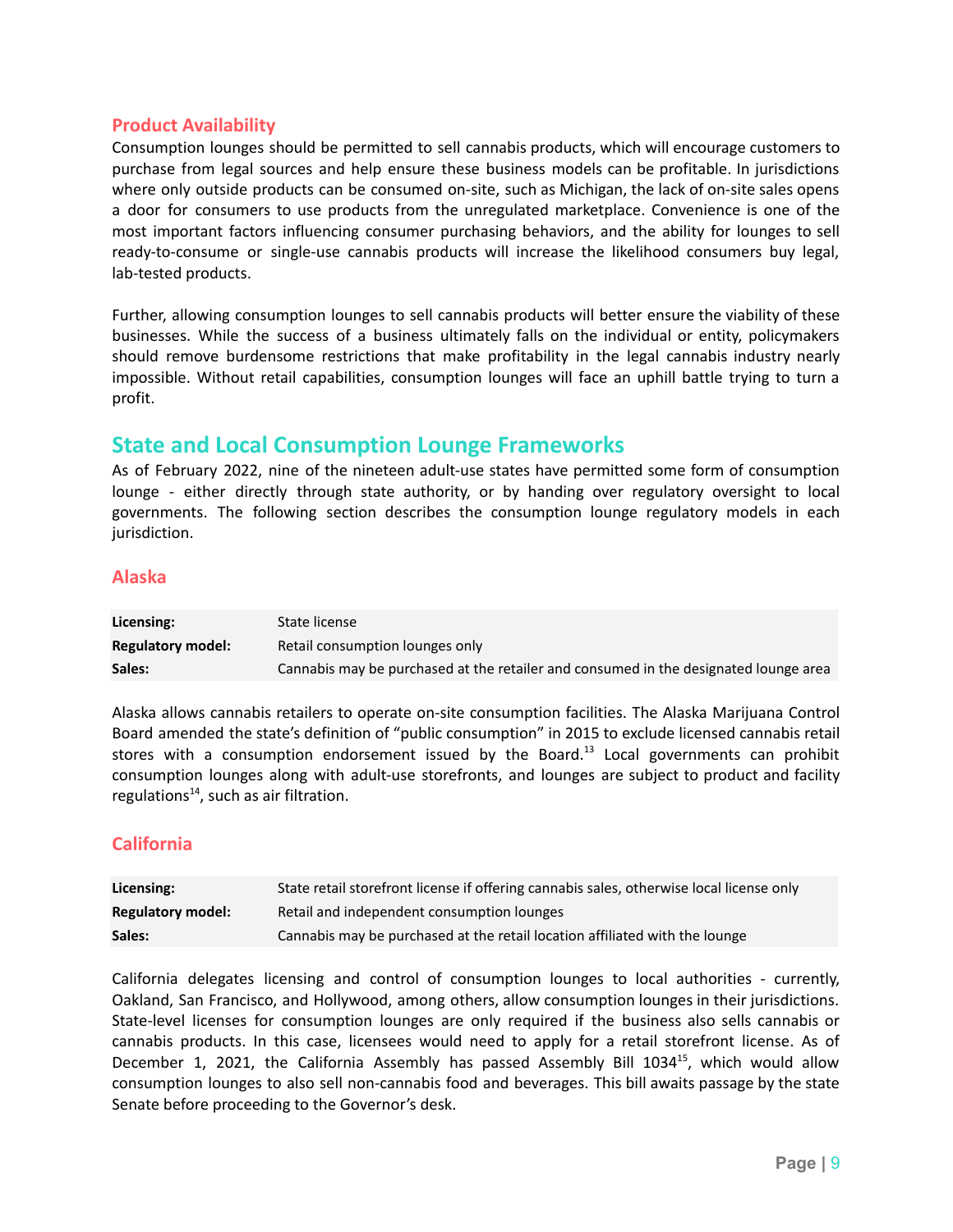#### **Oakland, CA**

The City of Oakland requires<sup>16</sup> secondary onsite consumption permits for cannabis to be consumed on business premises. Permits are issued at the discretion of the City Administrator, taking into account the history and business practices of applicants. Lounges are subject to rules surrounding parking, ventilation, impaired driving, and hours of operation.

#### **West Hollywood, CA**

West Hollywood allows for cannabis consumption areas<sup>17</sup> on the premises of existing retail locations. Smoking, vaping, and edible products are permitted, and businesses must meet regulations regarding the facility and relevant equipment.

#### **Colorado**

| Licensing:               | State license                                                                                                              |
|--------------------------|----------------------------------------------------------------------------------------------------------------------------|
| <b>Regulatory model:</b> | Retail consumption lounges and hospitality establishments                                                                  |
| Sales:                   | Cannabis may be purchased at the retail location affiliated with the lounge<br>( <i>not</i> in hospitality establishments) |

In May 2019, Colorado passed House Bill 19-1230<sup>18</sup>, authorizing licensed cannabis retailers to seek a "Retail Marijuana Hospitality and Sales Business License" and hospitality establishments (hotels, restaurants) to apply for a "Marijuana Hospitality Business License". Cannabis retailers are required to have a designated consumption area separate from the main retail space, and hospitality businesses cannot sell their own cannabis. Another provision prohibits hospitality establishments from applying for a cannabis consumption license if they already possess a liquor license. Local governments have the authority to further regulate or prohibit consumption lounges, and lounges are subject to rules governing cannabis products and facility standards.

#### **Illinois**

| Licensing:               | Local license                                                                             |
|--------------------------|-------------------------------------------------------------------------------------------|
| <b>Regulatory model:</b> | Retail consumption lounges only                                                           |
| Sales:                   | Cannabis may be purchased at the lounge or the retail location affiliated with the lounge |

The Illinois Cannabis Regulation and Tax Act<sup>19</sup> enabled local governments to authorize consumption lounges without the presence of state-level licenses. On-site consumption can occur on the premises of a retail dispensary or a retail tobacco store. Permission for lounges to sell cannabis also rests with local jurisdictions.

#### **Michigan**

| Licensing:               | State license                                                                                                                                |
|--------------------------|----------------------------------------------------------------------------------------------------------------------------------------------|
| <b>Regulatory model:</b> | Retail and independent consumption lounges                                                                                                   |
| Sales:                   | Cannabis may be purchased at the retailer and consumed in the separate lounge area<br>(cannabis may not be purchased at independent lounges) |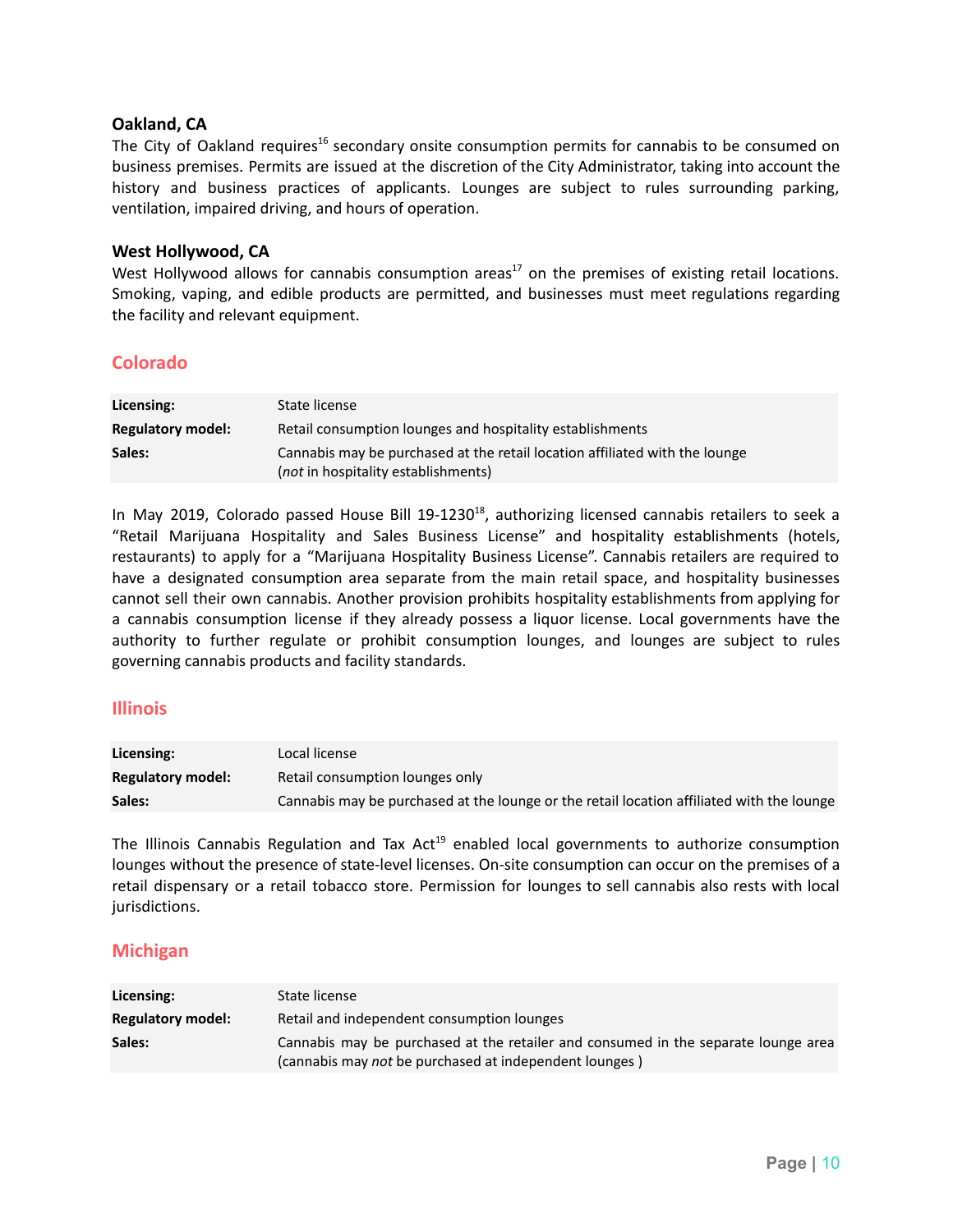Michigan provides a "Designated Consumption Establishment" license under the Regulation and Taxation of Marihuana Act<sup>20</sup>, which welcomes commercial spaces with on-site cannabis consumption. However, consumption establishments are not permitted to sell cannabis products. Both retailers and microbusinesses can apply for a license, but the consumption lounge space must have a separate address. All lounges must have a designated smoke-free area and a separate ventilation system, among other requirements.

#### **Nevada**

| Licensing:               | State license                              |
|--------------------------|--------------------------------------------|
| <b>Regulatory model:</b> | Retail and independent consumption lounges |
| Sales:                   | Cannabis may be purchased at the lounge    |

Nevada recently passed Assembly Bill 341<sup>21</sup>, creating two consumption lounge license types:

- ➢ **Retail Cannabis Consumption Lounge**: Allows existing retailers to operate a designated consumption area either attached or adjacent to their retail location.
- ➢ **Independent Cannabis Consumption Lounge**: Allows for the operation of a consumption facility unaffiliated with a retail location. Single-use and ready-to-consume products are allowed, but independent lounges are not permitted to sell their own products to consumers unless they enter into a regulator-approved contract with an adult-use retailer to procure and sell their products.

Local governments are authorized to prohibit and further regulate consumption lounges. Businesses are also subject to consumer safety, employee training, and equipment regulations.

#### **New Jersey**

| Licensing:               | State license                                                                        |
|--------------------------|--------------------------------------------------------------------------------------|
| <b>Regulatory model:</b> | Retail consumption lounges only                                                      |
| Sales:                   | Cannabis may be purchased at the retailer and consumed in the designated lounge area |

Under the New Jersey Cannabis Regulatory, Enforcement Assistance, and Marketplace Modernization Act<sup>22</sup>, licensed cannabis retailers can apply for a "Cannabis Consumption Area" endorsement by state regulators, as well as seek local approval. Lounges can be indoor or outdoor, and are not authorized to be operated separate from a retail location.

#### **New Mexico**

| Licensing:               | State license        |
|--------------------------|----------------------|
| <b>Regulatory model:</b> | *Regulations pending |
| Sales:                   | *Regulations pending |

The New Mexico Cannabis Regulation Act<sup>23</sup> allows for a "Cannabis Consumption Area" license. The Cannabis Control Division has been tasked with creating rules for this license type, which have yet to be issued as of February 1, 2022. Consumption areas can be indoors or outdoors, and smoking is only permitted if there is a designated smoking area or if the facility is a standalone building. Lounge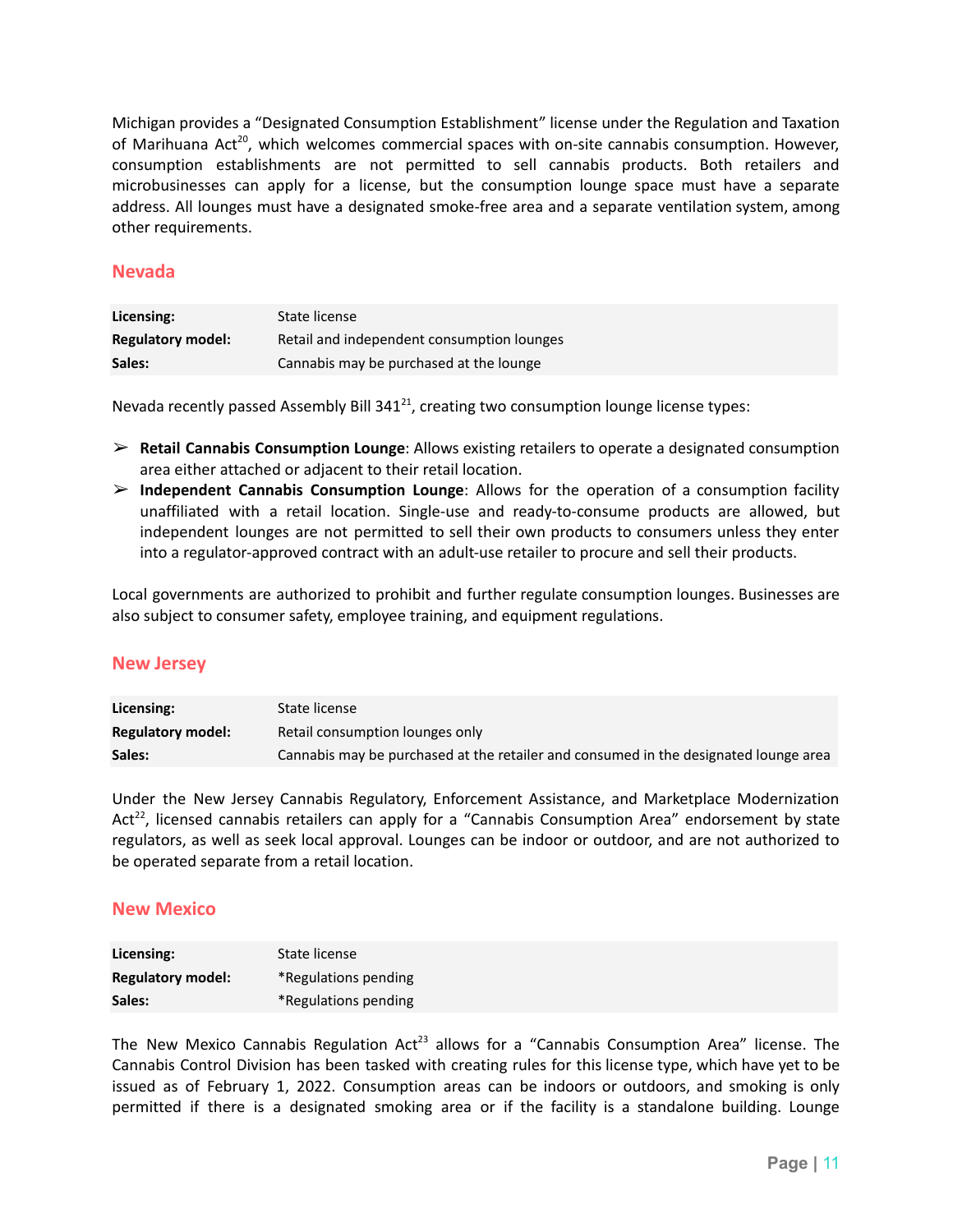employees must also receive a "cannabis server permit" to legally offer, sell, or serve cannabis in a consumption area. As seen in other jurisdictions, this permit comes with training/education requirements for employees.

### **New York**

| Licensing:               | State license                           |
|--------------------------|-----------------------------------------|
| <b>Regulatory model:</b> | Independent consumption lounges only    |
| Sales:                   | Cannabis may be purchased at the lounge |

New York's Marihuana Regulation and Taxation Act<sup>24</sup> created an "on-site consumption" license that allows for the consumption of cannabis in a designated area. No individual who holds an on-site consumption license may simultaneously possess a retail dispensary, cultivation, processor, microbusiness, cooperative, or distributor license. Consumption facilities may sell their own cannabis products. The Cannabis Control Board is tasked with creating rules for on-site consumption licenses.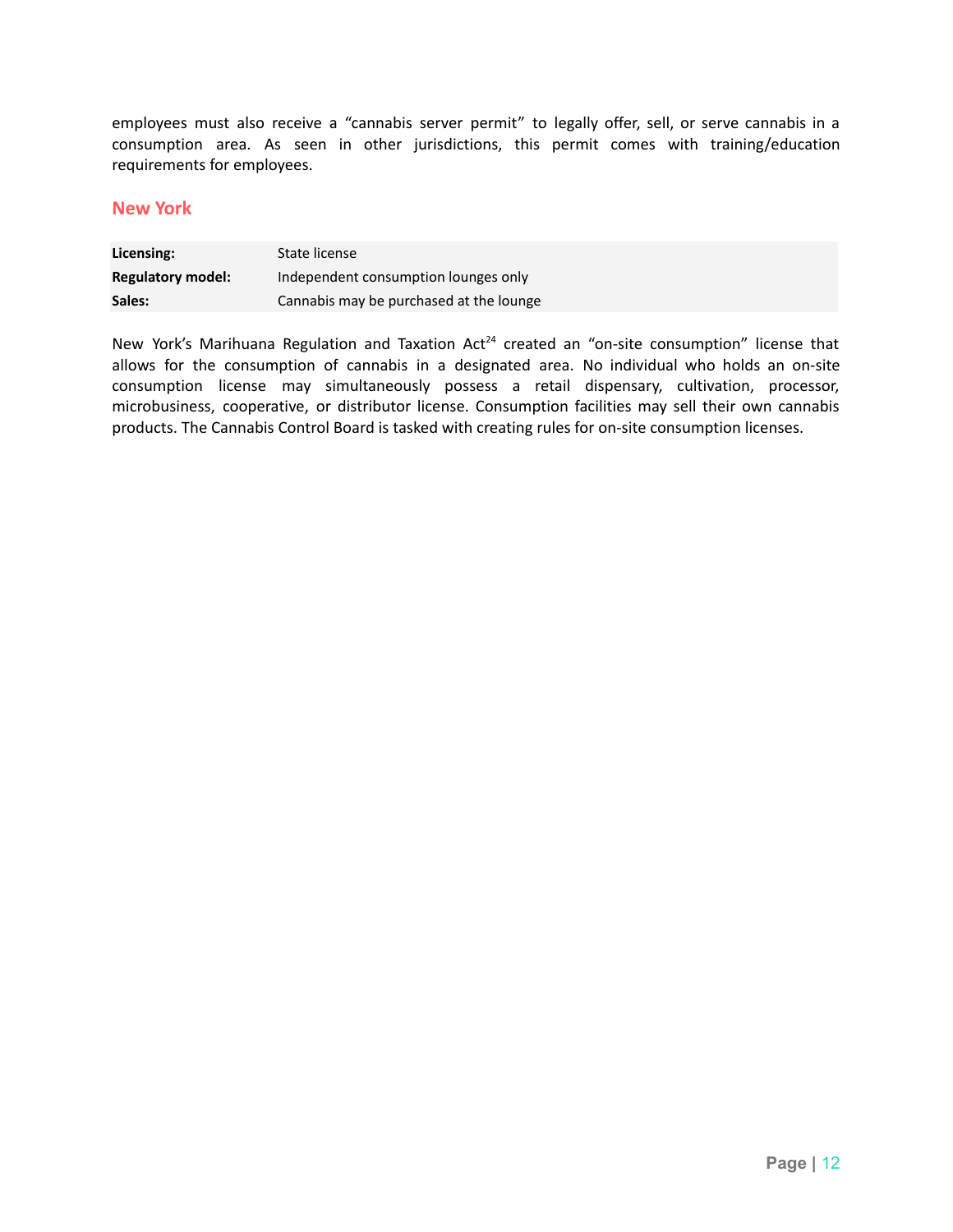# **Policy Recommendations**

#### **Consumption lounges should be limited to adults 21 and older and patients 18 and older.**

In accordance with existing laws in states that have legalized medical and adult-use cannabis, all patrons of consumption lounges should meet the minimum age requirements established by law. This typically means 21 or older for adult-use products, and 18 or older for those with medical cannabis designations.

#### **Consumption lounges should adhere to local zoning laws that have been established for retail cannabis businesses.**

To prevent visibility and access by children, consumption lounges should be located in a manner consistent with local buffer zones for existing retail cannabis operators. This recommendation is reflective of sensible zoning practices in jurisdictions with legal cannabis. However, zoning regulations, especially buffer zones, should not be so overly excessive as to create a de facto ban on cannabis businesses.

#### **Establish air quality and ventilation standards for consumption lounges.**

Consumption establishments should be required to install effective air filtration and odor control systems to alleviate concerns with indoor air quality. Prior to opening their doors, lounges should also receive verification from an experienced professional that certain air quality metrics are acceptable, including but not limited to air exchange rates, fresh air intakes, and particulate matter in the air. With this said, lawmakers should ensure that ventilation requirements are not overly prescriptive, at which point the costs of compliance would become unreasonable.

#### **Allow for cannabis consumption lounges at licensed dispensaries (retail consumption lounges) and at standalone consumption facilities (independent consumption lounges).**

Permitting both retail and independent consumption lounges gives business owners more flexibility in choosing a business model and allows new market entrants without retail locations to participate in the industry. Multiple license types smooth the path for new and innovative business designs and give consumers more options.

#### **Authorize independent consumption lounges to sell single-use and ready-to-consume cannabis products.**

Independent consumption lounges unaffiliated with an existing dispensary should be permitted to sell their own cannabis products. By allowing sales at independent lounges, consumers are further incentivized to purchase legal, lab-tested cannabis products. Allowing for on-site sales also gives licensees another revenue stream and opportunity to expand their business. Allowing consumption lounges to sell cannabis products will better ensure the viability of these businesses, as cannabis sales can significantly help with profitability.

#### **Independent consumption lounges should be allowed to decide if consumers can bring their own cannabis products (whether homegrown if legal or purchased elsewhere) and should be permitted to charge a fee for outside products, similar to a corkage fee.**

Decisions regarding outside products being brought into a facility should rest with the business in question. Some consumption lounges may prohibit outside products as a means of protecting their revenues and business model, while others may choose to permit outside products and charge customers a fee for doing so. This model can be compared to the "corkage fees" sometimes charged at restaurants for customers that bring their own wine. Permitting lounges to charge an outside product fee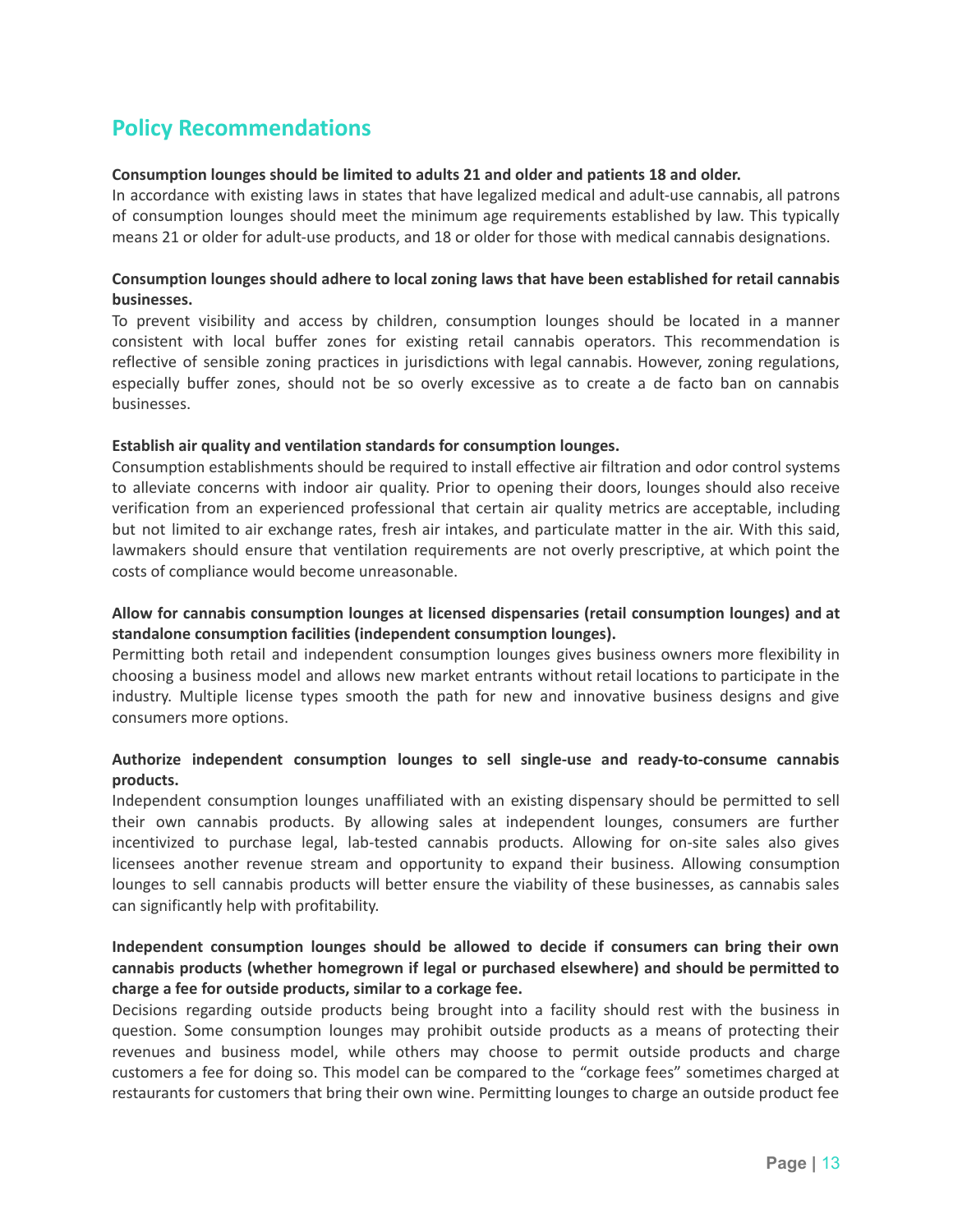allows them to collect revenue from each customer utilizing their facility, regardless of product choices. Ultimately, these private business decisions should not be made by a governing authority.

#### **Allow cannabis to be delivered to consumption lounges that permit outside cannabis products.**

Consumers should be able to have cannabis delivered from a licensed operator to the consumption lounge if the lounge chooses to allow outside products. This provides flexibility to both consumers and owners of consumption lounges. This also allows consumption lounges to form strategic partnerships with other licensed operators.

#### **Enable consumption lounges to sell non-cannabis food and beverages upon obtaining the proper license(s).**

Given proper licensing, consumption lounges should be allowed to explore varying business models. With allowance for non-cannabis food and beverage sales at lounges, a wide range of business frameworks become available, such as: cannabis bakeries, coffee shops/cafes, restaurants, tasting rooms, and more. Allowing lounges access to traditional food and beverages gives flexibility in exploring innovative business models and promoting economic growth.

#### **Allow multiple methods of consumption at lounges (i.e., smoking, vaporizing, edibles).**

The types of consumption permitted at lounges should reflect the typical use of cannabis - including, but not limited to, smoking, vaporizing, or edibles. This allows consumers to explore different consumption methods in a safe environment, and have access to their preferred method of ingestion. This also gives businesses the opportunity to provide more product offerings and pricing schemes.

#### **Allow consumption lounges to sell or temporarily provide cannabis consumption tools.**

Lounges should be allowed to provide necessary equipment to customers, given the customer's product choice and preferences. The use of consumption tools, such as glass pipes or vaporizers may be desirable for certain businesses and customers - this should be allowed, so long as proper sanitation and disposal procedures are adhered to. Tools and equipment provided to consumers for temporary on-site use should not leave the premises.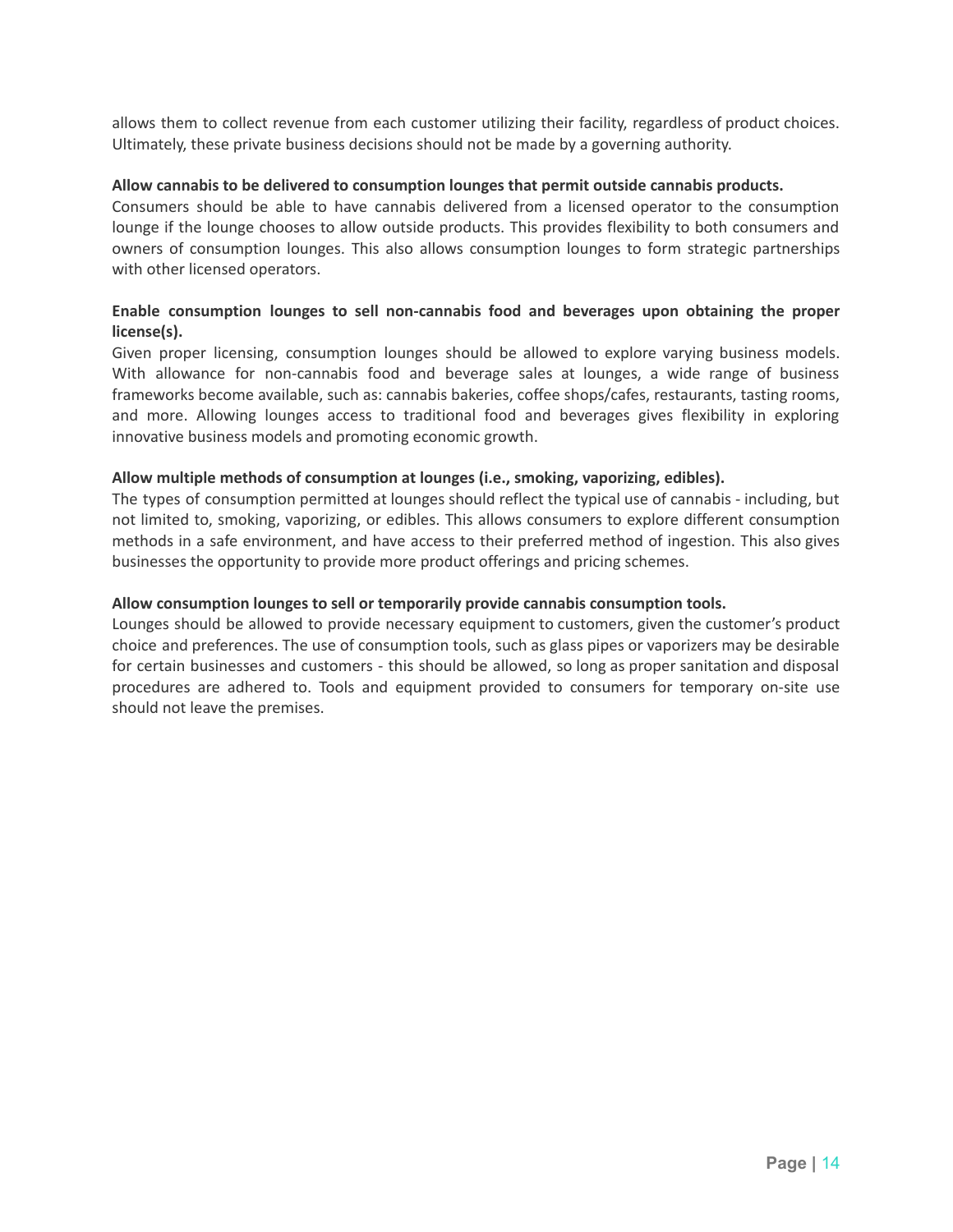# **Endnotes**

- 1. Pratt, Eric. "The History of the First Dispensary in San Francisco (and the U.S.)". SF Evergreen, 5 Jan. 2018, <https://sfevergreen.com/history-first-dispensary-san-francisco-u-s/>
- 2. "The Coffeeshop Guide". Coffeeshops of Amsterdam, n.d., <https://coffeeshopsofamsterdam.net/coffeeshophistory>
- 3. "Cannabis Social Clubs in Spain: Legalisation Without Commercialisation". Transform Drug Policy Foundation, 16 Nov. 2018, https://transformdrugs.org/blog/cannabis-social-clubs-in-spain- legalisation-without-commercialisation
- 4. "Cannabis Tax Revenue in States that Regulate Cannabis for Adult Use". Marijuana Policy Project, n.d., https://www.mpp.org/issues/legalization/marijuana-tax-revenue-states-regulate- marijuana-adult-use/
- 5. Hudock, Chris. "Potential Cannabis Market Job Growth". New Frontier data, 6 Oct. 2019, <https://newfrontierdata.com/cannabis-insights/potential-cannabis-market-job-growth/>
- 6. Caley, Nora. "Marijuana Tourism Attracts Millions of Visitors and Dollars". Coloradobiz, 8 Oct. 2019, <https://www.cobizmag.com/marijuana-tourism-attracts-millions-of-visitors-and-dollars/>
- 7. Caley, Nora. "Marijuana Tourism Attracts Millions of Visitors and Dollars". Coloradobiz, 8 Oct. 2019, <https://www.cobizmag.com/marijuana-tourism-attracts-millions-of-visitors-and-dollars/>
- 8. Edwards, Ezekiel et al. "A Tale of Two Countries: Racially Targeted Arrests in the Era of Marijuana Reform". American Civil Liberties Union, 2020. https://www.aclu.org/report/tale-two-countriesracially-targeted-arrests-era-marijuana-reform
- 9. Edwards, Ezekiel et al. "A Tale of Two Countries: Racially Targeted Arrests in the Era of Marijuana Reform". American Civil Liberties Union, 2020. https://www.aclu.org/report/tale-two-countriesracially-targeted-arrests-era-marijuana-reform
- 10. Nevada State Legislature. Assembly Bill 341. Nevada State Legislature, 4 June 2021, <https://www.leg.state.nv.us/App/NELIS/REL/81st2021/Bill/7877/Overview>
- 11. Brendsel, David. "Health department launches new marijuana education campaign". Colorado Department of Public Health & Environment, 21 May 2018, https://cdphe.colorado.gov/press
	- release/health-department-launches-new-marijuana-education-campaign
- 12. Illinois General Assembly. Illinois Compiled Statute 410 ILCS 705 "Cannabis Regulation and Tax Act". Illinois General Assembly, 25 June 2019,
	- https://www.ilga.gov/legislation/ilcs/ilcs4.asp?DocName=041007050HArt%2E+55&ActID=3992
	- &ChapterID=35&SeqStart=13700000&SeqEnd=15800000
- 13. Alaska Alcohol & Marijuana Control Office. "Marijuana FAQs". Alaska Department of Commerce, Community, and Economic Development, n.d., <https://www.commerce.alaska.gov/web/amco/MarijuanaFAQs.aspx>
- 14. Alaska Marijuana Control Board. Alaska Administrative Code 3 AAC 306. 370 "Onsite consumption endorsement for retail marijuana stores". Alaska Marijuana Control Board, n.d.,
	- <https://aws.state.ak.us/OnlinePublicNotices/Notices/Attachment.aspx?id=109020>
- 15. California State Legislature. Assembly Bill 1034. California State Legislature, 4 Mar. 2021, [https://leginfo.legislature.ca.gov/faces/billTextClient.xhtml?bill\\_id=202120220AB1034](https://leginfo.legislature.ca.gov/faces/billTextClient.xhtml?bill_id=202120220AB1034)
- 16. Landreth, Sabrina. Ordinance No. 13504 C.M.S. Oakland City Council, 17 Sep. 2018, https://cao-94612.s3.amazonaws.com/documents/Ordinance-chanages-100418-13504-CMS.pdf
- 17. City of West Hollywood Department of Public Works. "Cannabis Consumption Area Business License Application". City of West Hollywood, n.d., <https://www.weho.org/home/showpublisheddocument/39934/636887821844800000>
- 18. Colorado General Assembly. House Bill 19-1230. Colorado General Assembly, 29 May 2019, <https://leg.colorado.gov/bills/hb19-1230>
- 19. Illinois General Assembly. Illinois Compiled Statute 410 ILCS 705 "Cannabis Regulation and Tax Act". Illinois General Assembly, 25 June 2019, https://www.ilga.gov/legislation/ilcs/ilcs4.asp?DocName=041007050HArt%2E+55&ActID=3992
	- &ChapterID=35&SeqStart=13700000&SeqEnd=15800000
- 20. Michigan State Legislature. Initiated Law 1 of 2018 "Michigan Regulation and Taxation of Marihuana Act". Michigan State Legislature, 6 Dec 2018, <https://www.legislature.mi.gov/documents/mcl/pdf/mcl-Initiated-Law-1-of-2018.pdf>
- 21. Nevada State Legislature. Assembly Bill 341. Nevada State Legislature, 4 June 2021, <https://www.leg.state.nv.us/App/NELIS/REL/81st2021/Bill/7877/Overview>